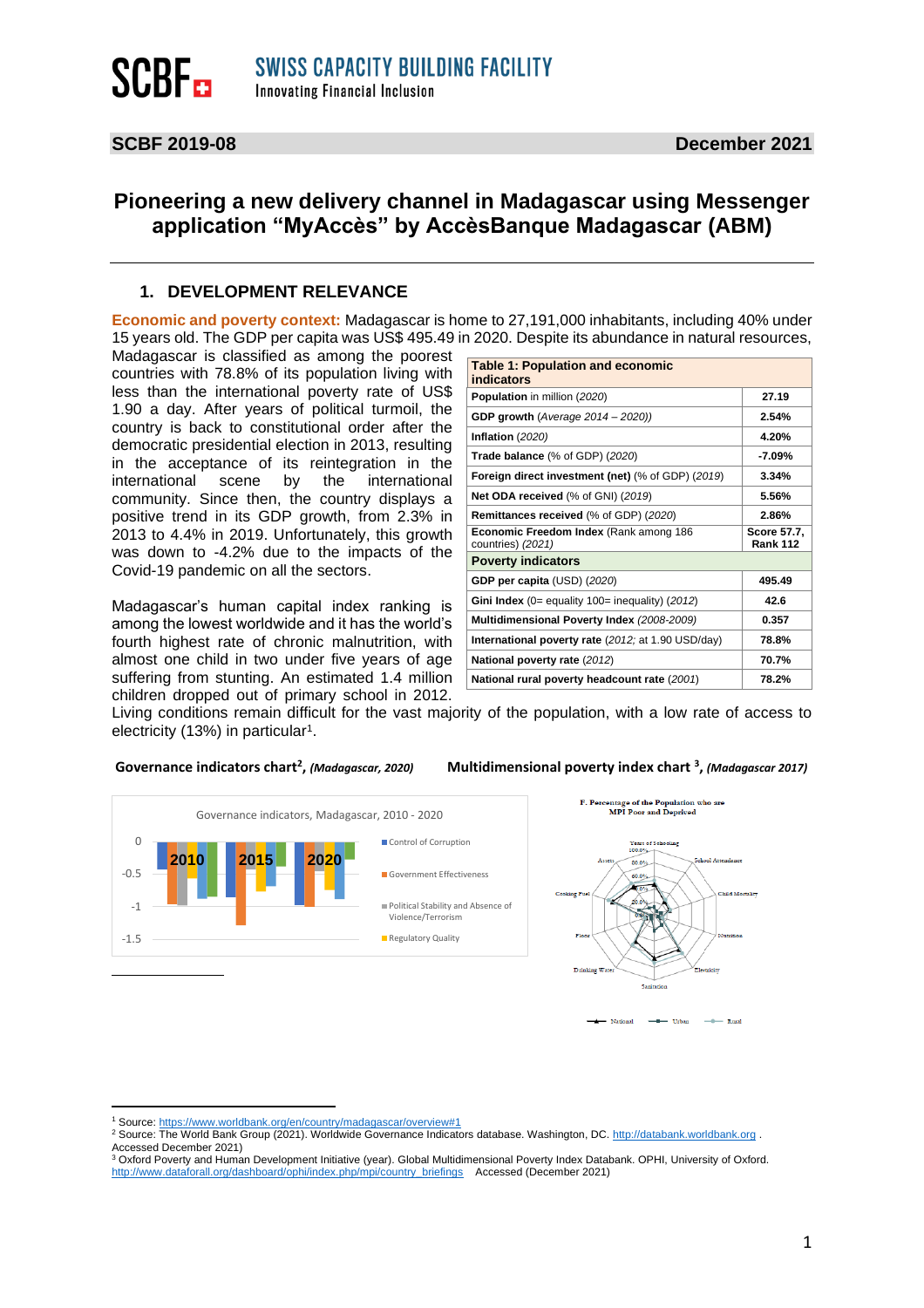# **SWISS CAPACITY BUILDING FACILITY**

**Innovating Financial Inclusion** 

**Financial Sector Context:** Only 9.6% of Malagasy adults have a financial account. In rural areas this ratio is only 6.4%. Out of the 11 banks only three specifically invest in the microfinance segment. Three mobile network operators also offer a limited portfolio of financial services. The banking penetration rate, i.e., access to a bank account or mobile money service for adults is around 18%<sup>4</sup> , among the lowest in sub-Saharan Africa.

| <b>Financial sector (source: International Monetary Fund)</b> |      |        |        |  |  |  |
|---------------------------------------------------------------|------|--------|--------|--|--|--|
|                                                               | 2010 | 2015   | 2020   |  |  |  |
| Number of commercial banks                                    | 11   | 11     | 11     |  |  |  |
| Number of microfinance institutions                           | 26   | 25     | 15     |  |  |  |
| Number of insurance companies                                 | 5    | 5      | 5      |  |  |  |
| Number of bank branches                                       | 164  | 281    | 406    |  |  |  |
| Number of bank branches per 100000                            | 1.46 | 2.06   | 2.51   |  |  |  |
| Number of MFI branches                                        | 711  | 857    | 969    |  |  |  |
| Number of MFI branches per 100,000                            | 4.07 | 4.34   | 3.85   |  |  |  |
| Number of mobile money agent                                  | 793  | 10,826 | 62,313 |  |  |  |
| Number of ATMs                                                | 167  | 323    | 520    |  |  |  |
| Number of ATMs for 100,000 adults                             | 1.40 | 2.28   | 3.13   |  |  |  |

In July 2020, the Parliament passed new banking and insurance laws. These laws aim to provide more customer protection by mandating more transparency in the services offered, require companies to secure their IT systems, and provide tools to detect money laundering and terrorism financing. The new insurance law puts supervision of insurance companies in the hands of the Banking Supervision Committee (CSBF), rather than the Ministry of Economy and Finance to avoid conflicts of interest, as the major insurance companies in Madagascar are state-owned<sup>5</sup>.

**Partner financial institution: AccèsBanque Madagascar (ABM)** received its banking license in February 2007, which authorizes the bank to perform all banking activities as defined and stipulated in the Madagascan banking laws. ABM was established by the Berlin-based Access Microfinance Holding AG, its main shareholder. ABM has the vision of becoming the household bank for the entire Malagasy population with a special focus on micro-, small- and medium-sized enterprises. Its mission consists in offering diversified, accessible and responsible financial solutions. The offered financial products and services include individual and group loans to MSMEs, farmers, and salaried people, deposit offers, overdraft facilities, credit and debit cards, international transactions, receipt of international remittances, and payment services. The bank services over 44,000 borrowers and records more than 200,000 depositors.

The main clients are micro-entrepreneurs at 80.6% and farmers at 18.3%, spread across both urban and rural areas of the country; with the branch network covering all the major cities in Madagascar. With its loan portfolio of  $\epsilon$  47 million, ABM is the leader in the microfinance market.

Observing the proliferation of Facebook Messenger use among the local population, regardless of their income level, social status and gender, ABM approached Symbiotics Association for Sustainable Development (SASD) and the Swiss Capacity Building Facility (SCBF) for funding and technical assistance for the development and implementation of a banking tool that could leverage Facebook Messenger. The SASD contracted Access Microfinance Holding AG as a partner to provide technical assistance to ABM.



<sup>4</sup> Source: International Trade Administration (www.trade.gov/country-commercial-guides/madagascarfinancial -services-sector) and Global Findex 2017 Accessed 12.2021 <sup>5</sup> Source: International Trade Administration: [\(https://www.trade.gov/country-commercial](https://www.trade.gov/country-commercial-guides/madagascar-financial-services-sector)[guides/madagascar-financial-services-sector\)](https://www.trade.gov/country-commercial-guides/madagascar-financial-services-sector)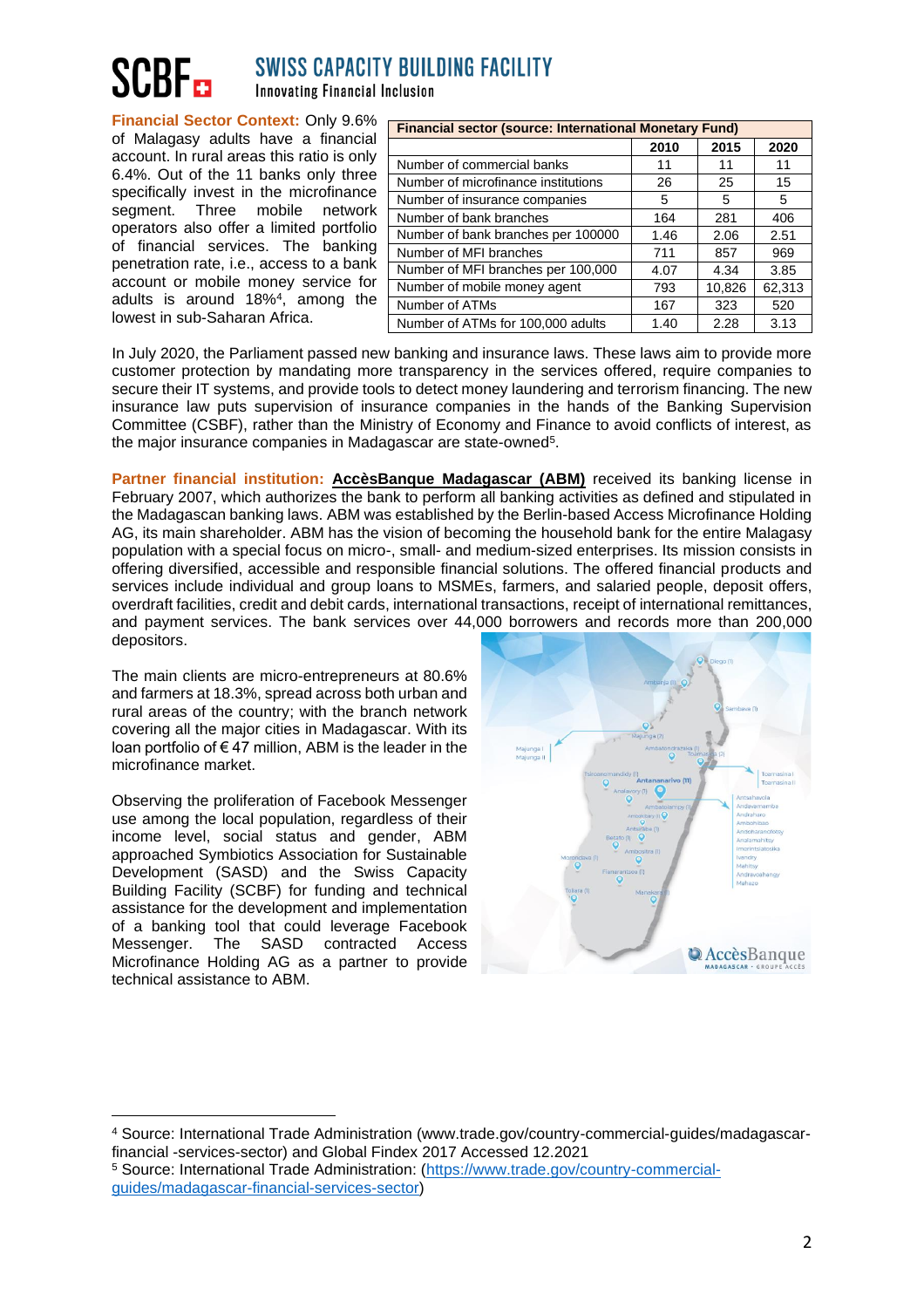# **SWISS CAPACITY BUILDING FACILITY Innovating Financial Inclusion**

#### **2. INTERVENTION APPROACH**

**Capacity building needs:** Formal banks have always been intimidating to the lower-income segments, which has resulted in Madagascar having one of the lowest baking rates in sub-Saharan Africa. Recent findings have demonstrated that in 2018, the country recorded 1.9 million active Facebook users with 86% accessing the platform via mobile phones; and its usage trend has increased by 19% per annum. Facebook was estimated to hold 86% of the market share amongst the six major social media platforms.

However, Facebook had not been previously used as a financial inclusion channel in Madagascar and ABM lacked the financial investment and technical resources that would be required, including social media marketing expertise to promote this channel with the target population. Therefore, ABM approached SASD to provide the technical assistance needed to leverage Facebook as a channel for bringing financial services and products to people who were previously un-served or under-served by the financial sector, and as an alternative to physical branches.

**Main activity areas:** The main objective of the project was to enhance ABM's financial inclusion efforts by developing and deploying financial services to the Malagasy populace through the digital social platforms that they use the most: messaging and chat applications. This was supported exclusively through funding from SCBF. The expected outcome was a digital application, MyAccès, which would allow the users to access their ABM banking accounts for balance checking and mini-statements, internal and external banking transfers, for invoice and merchant payments, and for mobile payment, the latter being subject to negotiations with third parties. The project expected to register 7,200 users (including 50% women and 25% rural clients), and record 10,800 transactions.

In addition to above initial functionalities, MyAccès also allows the clients to open banking accounts online, obtain instant loans, simulate loan instalments, and to directly receive international remittances.

For the deployment of the service, ABM and Access Microfinance Holding AG built a team which includes a project manager, an IT development specialist, digital marketing specialists, a senior digital operations specialist and a junior digital operations specialist.

In order to achieve the project objectives, the following activities were undertaken:

- Development, testing and deployment of a product with the required functionalities
- Training of all the bank's staff members
- Training for 30,000 clients, of whom 51% are women and 44% live in rural areas, on the digital solution
- Formalizing a partnership with the national water-and-electricity company for invoice payments
- Recruitment of over 100 merchant partners for merchant payments
- Various marketing activities which included producing video tutorials on the solutions' functionalities, the implementation of a network of ambassadors who act as the bank's representatives in their respective areas, billboards, and different media broadcasts and social media ads

#### **3. RESULTS ACHIEVED AND NOT ACHIEVED**

**Client-level:** ABM's clients are now offered the first Messenger banking service in the country. Based on the KPIs highlighted in the below table (data as of November 2021), the project has been successful in terms of client outreach. Positive impacts at the client-level include:

- **Financial benefits**: The use of the service does not entail additional costs for the client, nor requires them to travel to a bank branch. It also uses much less internet data in comparison with any other e-banking applications.
- **Time-savings**: At subscription, the client is allowed to subscribe himself remotely through his Facebook account without approaching a branch. In addition to that, all transactions performed via the tool are instantly performed.
- **Practicality and accessibility**: The service is available 24 hours a day and 7 days a week regardless the opening hours of a physical branch.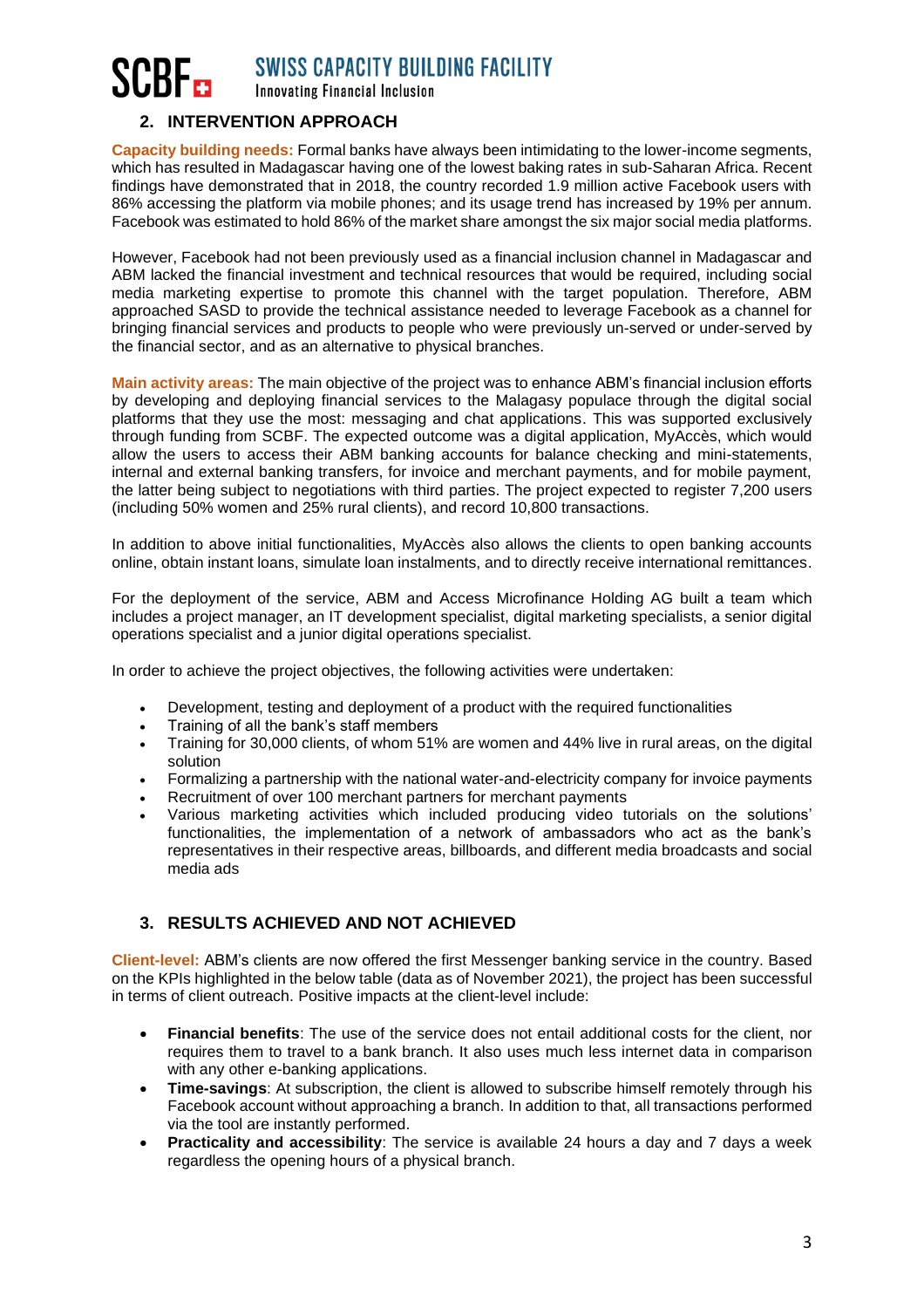#### **SWISS CAPACITY BUILDING FACILITY SCBF**<sub>ca</sub> **Innovating Financial Inclusion**

• **Security and safety**: As the client is not required to travel to a branch with cash, the risk of being robbed is minimised. Moreover, the service offers a high level of security of the transactions as in addition to Facebook standard security, it is endowed with all necessary steps to avoid the account being accessed or utilized by unauthorized users.

In addition to the self-onboarding functionality of the tool, the entire front-office staff of ABM constantly promotes it and encourages clients to subscribe and opt for the service instead of physically visiting the branches.

| <b>Functionalities</b>          | <b>Start</b><br>period | <b>Cumulated</b><br>total | Average<br>monthly<br>increase | <b>Target</b> | <b>Achievement</b>  | <b>KPI</b><br><b>achievements</b><br>(%) |
|---------------------------------|------------------------|---------------------------|--------------------------------|---------------|---------------------|------------------------------------------|
| Nr of users                     | Jan                    | 27 610                    | 16%                            | 7 200         | 27 610              | 383%                                     |
| Women users                     | Jan                    | 13 994                    | 16%                            | 50%           | 50.7%               | 101%                                     |
| Rural users                     | May                    | 11893                     | 15%                            | 25%           | 43.1%               | 172%                                     |
| Active users                    | Jan                    | 4 4 8 0                   | 8%                             | 5 4 0 0       | 4 4 8 0             | 83%                                      |
| # of transactions               | Jan                    | 272 762                   | 19%                            | 10 800        | 15 317 <sup>6</sup> | 142%                                     |
| # of transfers, out<br>of which | Jan<br>2020            | 28 909                    | 14%                            |               | 2.125 <sup>7</sup>  |                                          |
| Peer-to-peer<br>transfers       | Jan<br>2020            | 27 149                    | 13%                            | 500           | $1883^{8}$          | 377%                                     |
| # of accounts<br>opened         | May<br>2020            | 1 2 0 5                   | 17%                            |               | 1 2 0 5             |                                          |
| # of remittance<br>transactions | Sept<br>2021           | 939                       | 13%                            |               | 345                 |                                          |
| # of instant loans              | Mar                    | 406                       | 30%                            |               | 66                  |                                          |
| # of new clients                | Jan                    | 3582                      | $\blacksquare$                 |               | 3582                |                                          |

<sup>6</sup> Number of transactions made in November 2021

<sup>7</sup> Number of bank transfers made in November 2021

<sup>8</sup> Number of P-2-P transfers made in November 2021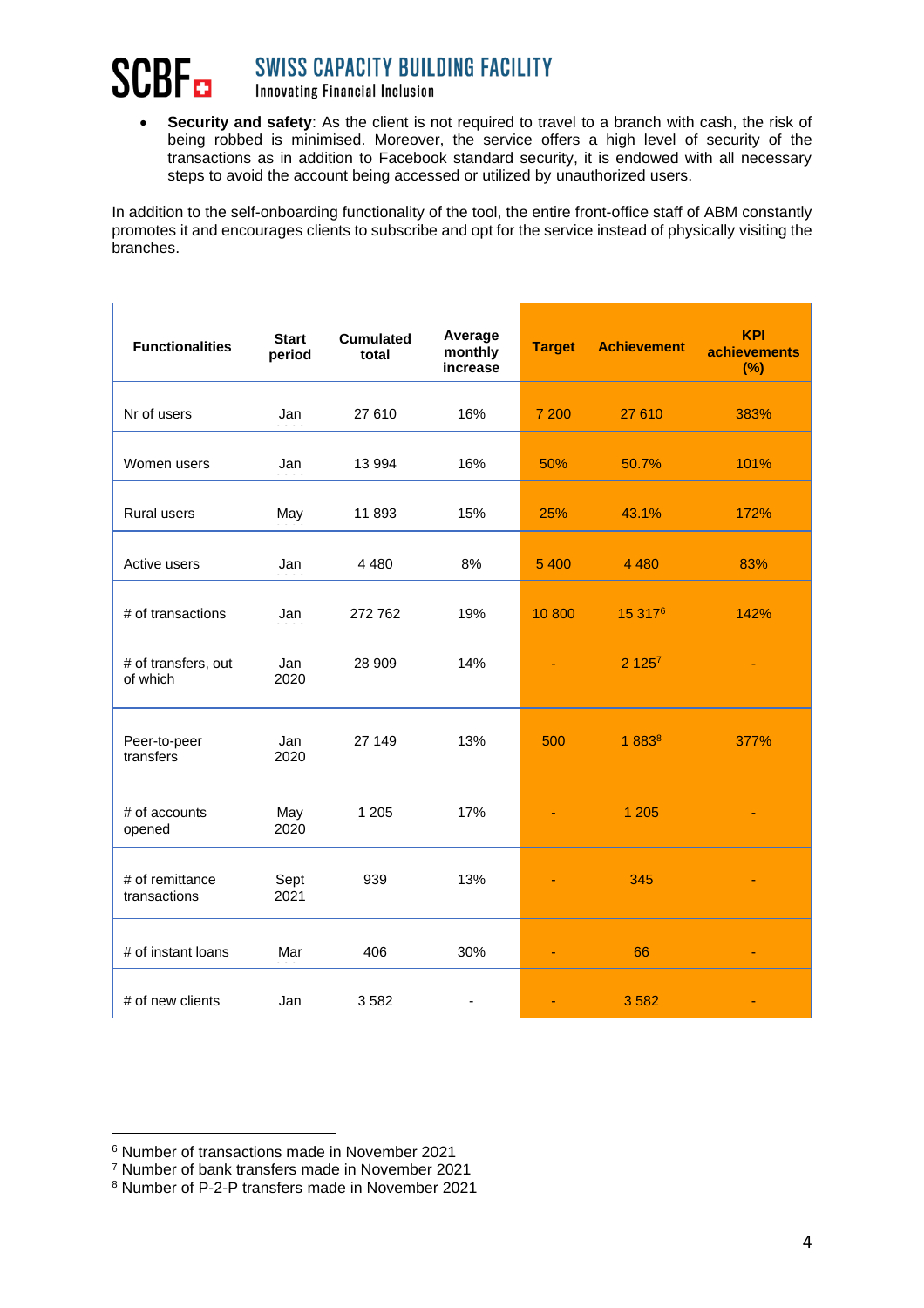# **SCBF<sub>ER</sub>**

### **SWISS CAPACITY BUILDING FACILITY Innovating Financial Inclusion**



**Mihanta** is a 32-year-old mother of two children. She was born in Antsirabe, which is 167km south of the capital Antananarivo, and moved to the city for university. Mihanta has practiced different selling activities to support herself. Instead of working for an employer, she prefers to maintain her independence by running her own clothing business. Mihanta opened an ABM banking account in January 2021 due to the advantageous interest rate on savings. She was amazed to discover that most of her banking transactions can be performed via Facebook on her cell phone. As a busy businesswoman, this feature helps Mihanta save time instead of waiting at the bank branch. She uses Facebook Messenger for all her banking transactions and finds it to be useful tool for performing transactions at any time, from anywhere and at no additional costs.

**Malala** is 45-year-old mother of three children. After her graduation, Malala started working as an administrative assistant within a construction company. Since then, she has advanced professionally through different positions and domains, and currently works as operations manager within a transport company. She first opened her ABM banking account in 2010. Being able to bank through Messenger means she can save time and benefit from the other available banking services.



**PFI-level:** The Facebook messenger banking solution is the first of its kind in Madagascar. The entire ABM staff has been trained in not only offering, operating and using the product, but also in creating awareness that digital banking is not a threat to employees operating in the various branches. The tool is now increasingly perceived as a chance to improve the bank's market position, effectively serving more clients, increasing outreach and achieving the bank's vision and mission. The bank is prepared to improve the digital offer, both on Facebook Messenger and other channels, maintain its position as a leader in the financial market in general and in the sector of micro- and small-business finance in particular.

Additionally, based on the success of the project, ABM is set to incrementally increase the services offered by developing a loan simulator and instalment checking tool, testing MyAccès on Viber, testing an agency banking solution run through Facebook messenger, and exploring mobile banking (bank-to wallet and wallet-to-bank), for which negotiations with network providers have already been initiated.